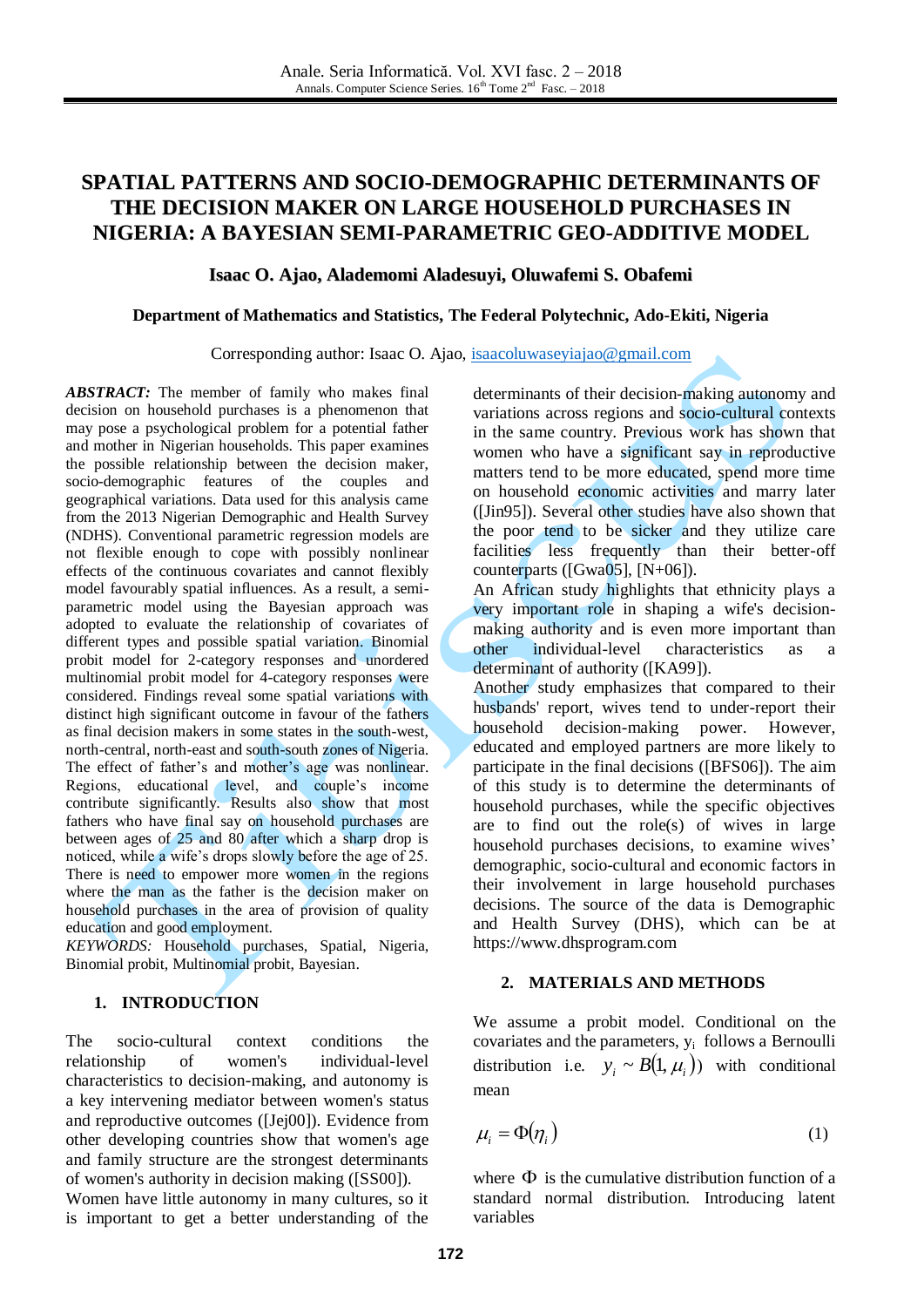$$
L_i = \eta_i + \varepsilon_i \tag{2}
$$

$$
P_j = X_j X_j + \frac{1}{r_j^2} K_j,
$$
 (3)

$$
m_j = P_j^{-1} X_j (L - \overline{\eta}), \tag{4}
$$

## **3. DATA ANALYSIS**

**Table 1: Frequency distribution of large household purchases decision makers. Inserted in the parenthesis are the percentages**

| $L_i = \eta_i + \varepsilon_i$                                                                                    |              | (2)           |                                                                                                          |              |             |  |  |
|-------------------------------------------------------------------------------------------------------------------|--------------|---------------|----------------------------------------------------------------------------------------------------------|--------------|-------------|--|--|
|                                                                                                                   |              |               |                                                                                                          |              |             |  |  |
| With $\varepsilon_i \sim N(0,1)$ , we can equivalently define the                                                 |              |               | Hence, the efficient and fast sampling schemes for<br>Gaussian responses can be used with slight         |              |             |  |  |
| modifications.<br>binary probit model by $y_i = 1$ if $L_i > 0$ and $y_i = 0$                                     |              |               |                                                                                                          |              |             |  |  |
| if $L_i < 0$ .                                                                                                    |              |               | <b>DATA ANALYSIS</b><br>3.                                                                               |              |             |  |  |
| The advantage of defining a probit model through                                                                  |              |               |                                                                                                          |              |             |  |  |
| the latent variables $Li$ is that the full conditionals for                                                       |              |               | All data analyses were done using BayesX version<br>2.1, a Software for Bayesian Inference in Structured |              |             |  |  |
| the regression parameters $\beta j$ (and $\gamma$ ) are again                                                     |              |               |                                                                                                          |              |             |  |  |
| Gaussian with precision matrix and mean given by                                                                  |              |               | Additive Regression Models, R version 3.4.4 and                                                          |              |             |  |  |
|                                                                                                                   |              |               | STATA version 14. The response variable,                                                                 |              |             |  |  |
|                                                                                                                   |              |               | household purchases decision maker is 4-category                                                         |              |             |  |  |
| $P_j = X_j^{\dagger} X_j + \frac{1}{r_i^2} K_j,$                                                                  |              | (3)           | variable while the predictors are also categorical.                                                      |              |             |  |  |
|                                                                                                                   |              |               |                                                                                                          |              |             |  |  |
| Table 1: Frequency distribution of large household purchases decision makers. Inserted in the parenthesis are the |              |               |                                                                                                          |              |             |  |  |
| percentages<br>Decision maker on household purchases                                                              |              |               |                                                                                                          |              |             |  |  |
|                                                                                                                   |              | Wife &        |                                                                                                          |              | No of       |  |  |
| Variable                                                                                                          | Wife alone   | Husband       | Husband alone                                                                                            | Someone Else | respondents |  |  |
| <b>Region</b>                                                                                                     |              |               |                                                                                                          |              |             |  |  |
| North Central                                                                                                     | 1,177(10.56) | 4,835(43.39)  | 5,127(46.01)                                                                                             | 4(0.04)      | 11,143      |  |  |
| North East                                                                                                        | 231(2.16)    | 2,944(27.57)  | 7462(69.88)                                                                                              | 41(0.38)     | 10,678      |  |  |
| North West                                                                                                        | 336(1.29)    | 3,536(13.62)  | 22,075(85.04)                                                                                            | 10(0.04)     | 25,957      |  |  |
| South East                                                                                                        | 627(8.85)    | 4,167(58.85)  | 2,259(31.90)                                                                                             | 28(0.40)     | 7,081       |  |  |
| South South                                                                                                       | 1,748(19.13) | 4,720(51.65)  | 2,669(29.21)                                                                                             | 1(0.01)      | 9,138       |  |  |
| South West                                                                                                        | 1,567(14.03) | 6,766(60.59)  | 2,819(25.25)                                                                                             | 14(0.13)     | 11,166      |  |  |
| <b>Residence</b>                                                                                                  |              |               |                                                                                                          |              |             |  |  |
| Urban                                                                                                             | 2,510(9.51)  | 12,255(46.43) | 11,581(43.88)                                                                                            | 47(0.18)     | 26,393      |  |  |
| Rural                                                                                                             | 3,176(6.51)  | 14,713(30.17) | 30,830(63.22)                                                                                            | 51(0.10)     | 48,770      |  |  |
| <b>Education</b>                                                                                                  |              |               |                                                                                                          |              |             |  |  |
| No-education                                                                                                      | 1,098(3.05)  | 7,044(19.55)  | 27,840(77.27)                                                                                            | 48(0.13)     | 36,030      |  |  |
| primary                                                                                                           | 2,060(11.36) | 8,496(46.84)  | 7,560(41.68)                                                                                             | 22(0.12)     | 18,137      |  |  |
| Secondary                                                                                                         | 2,090(12.90) | 8,521(52.60)  | 5,569(34.38)                                                                                             | 20(0.12)     | 16,200      |  |  |
| Higher                                                                                                            | 438(9.13)    | 2,908(60.63)  | 1,442(30.07)                                                                                             | 8(0.17)      | 4,796       |  |  |
| <b>Religion</b>                                                                                                   |              |               |                                                                                                          |              |             |  |  |
| Catholic                                                                                                          | 578(8.98)    | 3,737(58.06)  | 2,104(32.69)                                                                                             | 17(0.26)     | 6,436       |  |  |
| Christian                                                                                                         | 3,636(14.52) | 14,050(56.12) | 7,319(29.23)                                                                                             | 31(0.12)     | 25,036      |  |  |
| Islam                                                                                                             | 1,351(3.16)  | 8,803(20.59)  | 32,553(76.13)                                                                                            | 50(0.12)     | 42,757      |  |  |
| Traditional                                                                                                       | 121(13.22)   | 364(39.78)    | 430(46.99)                                                                                               | 0(0.00)      | 915         |  |  |
| Other                                                                                                             | 0(0.00)      | 14(73.68)     | 5(26.32)                                                                                                 | 0(0.00)      | 19          |  |  |
| <b>Working Status (Wife)</b>                                                                                      |              |               |                                                                                                          |              |             |  |  |
| No                                                                                                                | 103(5.79)    | 404(22.70)    | 1,264(71.01)                                                                                             | 9(0.51)      | 1,780       |  |  |
| Yes                                                                                                               | 5,583(7.61)  | 26,564(36.20) | 41,147(56.07)                                                                                            | 89(0.12)     | 73,383      |  |  |
| <b>Earning Status (Wife)</b>                                                                                      |              |               |                                                                                                          |              |             |  |  |
| More than him                                                                                                     | 704(20.95)   | 1,636(48.69)  | 1,007(29.97)                                                                                             | 13(0.39)     | 3,360       |  |  |
| Less than him                                                                                                     | 4,313(6.46)  | 21,782(32.62) | 40,604(60.81)                                                                                            | 73(0.11)     | 66,772      |  |  |
| Same                                                                                                              | 557(12.62)   | 3,178(72.03)  | 676(15.32)                                                                                               | 1(0.02)      | 4,412       |  |  |
| Husband doesn't work                                                                                              | 112(18.09)   | 372(60.10)    | 124(20.03)                                                                                               | 11(1.78)     | 619         |  |  |
| <b>Earning Status (Husband)</b>                                                                                   |              |               |                                                                                                          |              |             |  |  |
| N <sub>o</sub>                                                                                                    | 5,574(7.48)  | 26,596(35.68) | 42,287(56.73)                                                                                            | 87(0.12)     | 74,544      |  |  |
| Yes                                                                                                               | 112(18.09)   | 372(60.10)    | 124(20.03)                                                                                               | 11(1.78)     | 619         |  |  |
|                                                                                                                   |              |               |                                                                                                          |              |             |  |  |
|                                                                                                                   |              |               |                                                                                                          |              |             |  |  |
|                                                                                                                   |              |               |                                                                                                          |              |             |  |  |
|                                                                                                                   |              |               |                                                                                                          |              |             |  |  |
|                                                                                                                   |              |               |                                                                                                          |              |             |  |  |
|                                                                                                                   |              | 173           |                                                                                                          |              |             |  |  |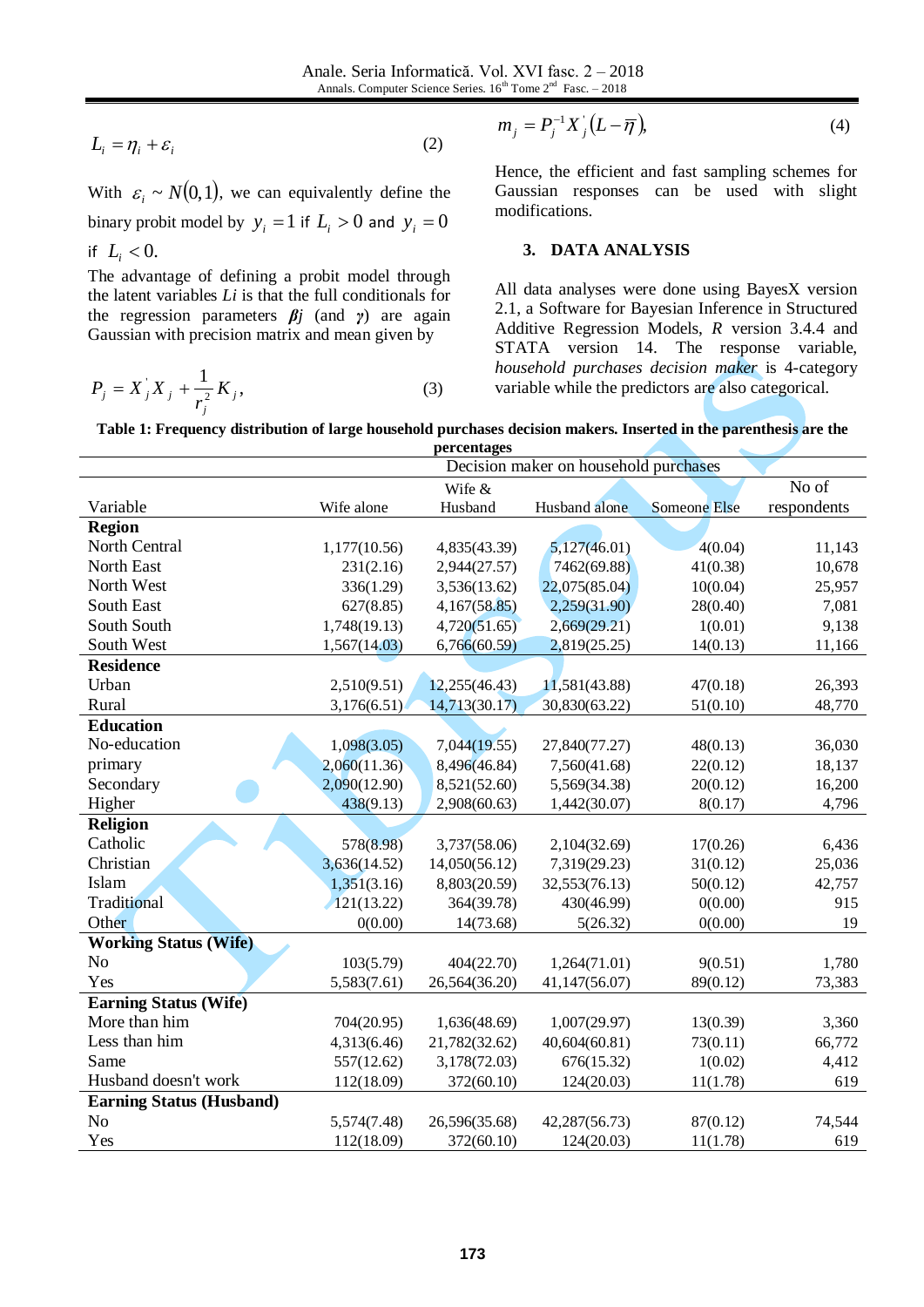Anale. Seria Informatică. Vol. XVI fasc. 2 – 2018 Annals. Computer Science Series.  $16^{th}$  Tome  $2^{nd}$  Fasc.  $-2018$ 

| for the fixed effects covariates |           |                      |  |  |  |
|----------------------------------|-----------|----------------------|--|--|--|
|                                  | Posterior | Credible             |  |  |  |
| Variable                         | mean      | Interval             |  |  |  |
| Constant                         | $-0.7194$ | $(-1.2986, -0.2179)$ |  |  |  |
| <b>Residence</b>                 |           |                      |  |  |  |
| Urban (ref)                      | $\theta$  |                      |  |  |  |
| Rural                            | 0.0279    | (0.0009, 0.0547)     |  |  |  |
| <b>Region</b>                    |           |                      |  |  |  |
| South East (ref)                 | 0         |                      |  |  |  |
| North central                    | $-0.3391$ | $(-0.9845, 0.2633)$  |  |  |  |
| North East                       | 0.3382    | $(-0.2439, 0.9903)$  |  |  |  |
| North West                       | 1.1054    | (0.5474, 1.6762)     |  |  |  |
| South South                      | $-0.0751$ | $(-0.7485, 0.5961)$  |  |  |  |
| South West                       | $-0.4585$ | $(-1.0225, 0.1559)$  |  |  |  |
| <b>Education</b>                 |           |                      |  |  |  |
| Higher (ref)                     | $\theta$  |                      |  |  |  |
| No-Education                     | 0.3912    | (0.3415, 0.4397)     |  |  |  |
| Primary                          | 0.1485    | (0.1002, 0.1955)     |  |  |  |
| Secondary                        | 0.0818    | (0.0337, 0.1288)     |  |  |  |
| Religion                         |           |                      |  |  |  |
| Other (ref)                      |           |                      |  |  |  |
| Catholic                         | $-0.167$  | $(-0.7817, 0.4851)$  |  |  |  |
| Christian                        | $-0.0963$ | $(-0.7129, 0.5543)$  |  |  |  |
| Islam                            | 0.4056    | $(-0.2119, 1.0611)$  |  |  |  |
| Traditional                      | $-0.1809$ | $(-0.8028, 0.4827)$  |  |  |  |
| <b>Wife working Status</b>       |           |                      |  |  |  |
| Not Working (ref)                | $\theta$  |                      |  |  |  |
| Working                          | $-0.603$  | $(-1.4145, 0.1788)$  |  |  |  |
| <b>Earning Status</b>            |           |                      |  |  |  |
| Husband not working (ref)        | $\theta$  |                      |  |  |  |
| Wife earns more                  | 0.4711    | (0.3292, 0.6146)     |  |  |  |
| Husband earns more               | 0.9427    | $(-0.1063, 0.1854)$  |  |  |  |
| Same earning                     | 0.0357    | $(-0.1063, 0.1854)$  |  |  |  |

**Table 2: Posterior means and 95% credible intervals** 



**Fig. 2: Non-Linear Effect of Age of husband. Shown are the posterior means together with 95% and 80% pointwise credible intervals**







**Fig. 3: Non-Linear Effect of states. Shown are the posterior means**



**Fig. 4: Non-linear Effect of states. Posterior probabilities for a nominal level of 95%. Black denotes regions with strictly negative credible intervals, white denotes regions with strictly positive credible intervals**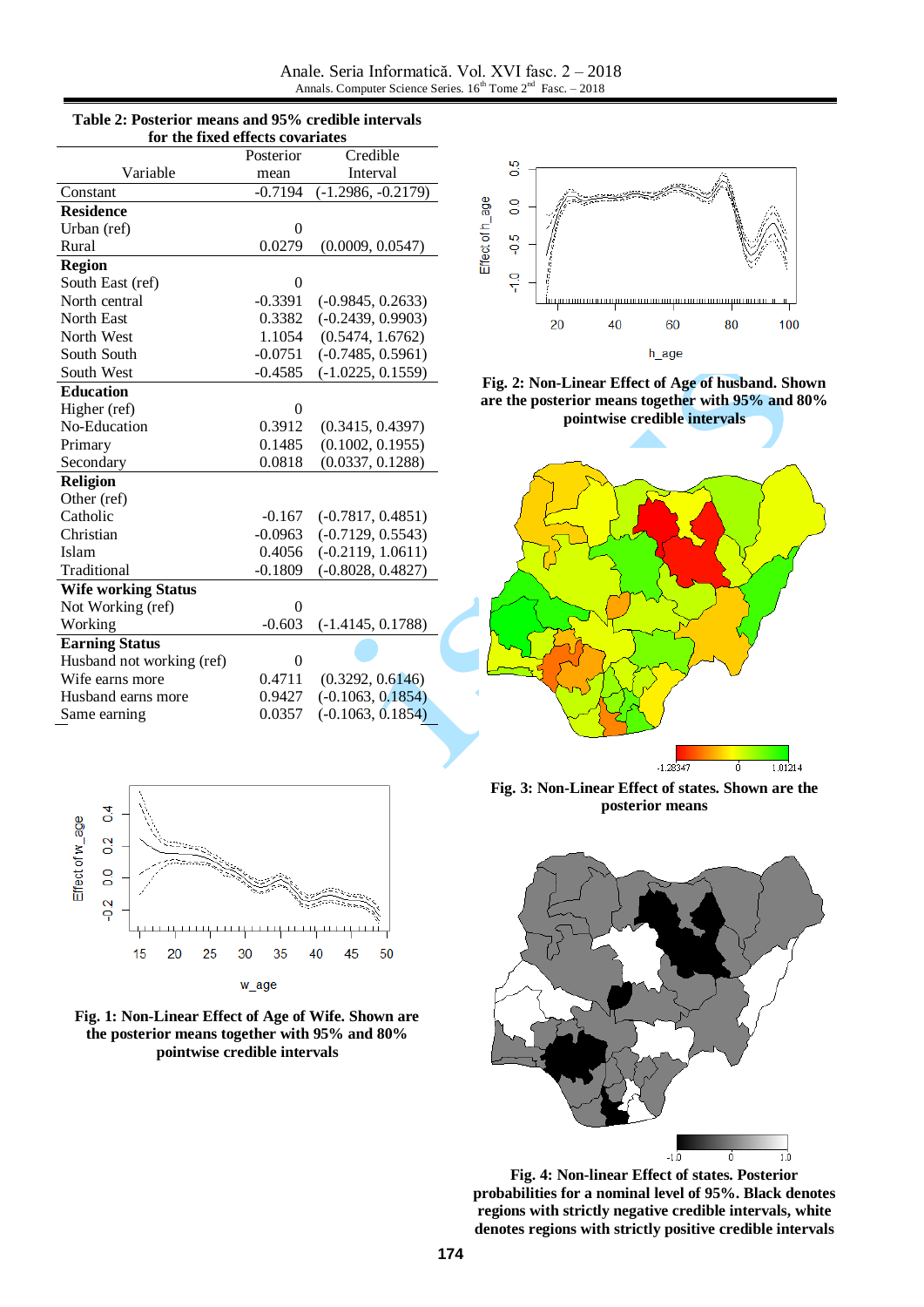

**Fig. 5: Non-linear Effect of states. Posterior probabilities for a nominal level of 80%. Black denotes regions with strictly negative credible intervals, white denotes regions with strictly positive credible intervals**

## **4. DISCUSSION OF RESULTS**

Table 1 shows the descriptive statistics while table 2 shows the inferential. From table 1, it can be discovered that women in the South region of Nigeria have the highest percentage (19.13%) of where wives are the household decision maker of large purchases considering the six geo political zones in the country. The least proportion comes from the North West which is 1.29%. Women in Urban areas have higher tendencies than those in the rural centres in making decision on large household purchases. Women with secondary education have greater impacts than those with no education. In table 2, since zero is not contained in the interval considering residence (0.0009, 0.0547), it is therefore said that the "rural" is statistically significant as a contributing factor to large household decision maker and higher than that of urban which is having mean zero. It is more pronounced in the North West than South East. The tendencies are higher in women with no education, having primary, and having secondary education than women having higher education. None of the categories of religion has any significant impact on the response variable. It is also significant among women earning more than the husbands when compared with husband not working.

Figures 1 and 2 show the non-linear effects of wives and husbands ages on the large household purchases decision maker. It has an inverse relation for wives but the effect is constant for husbands between ages 20 and 70 before it drops at 75 while a wife's drops slowly before the age of 25.

Figures  $2 - 5$  present the results for the spatial effects. Fig. 2 shows the maps of posterior means while the others show the maps of the credible intervals used in assessing the significance of the estimates. Taking the map of the posterior intervals, black colour depicts significantly lower cases of where women take decision on large household purchases, while white implies higher significance. Gray colour tells us that the estimates are not significant in such regions of the country under study.

# **5. CONCLUSION AND RECOMMENDATION**

It can be concluded that large household purchases decision maker is determined largely the education status of the individual, other influencing factors are the earning status, region, and place of residence. It is observed that religion has no effect at 95% credible interval. There is need to empower more women in the regions where the man as the father is the decision maker on household purchases in the area of provision of quality education and good employment.

# **REFERENCES**

- [BFS06] **Becker S., Fonseca-Becker F., Schenck-Yglesias C. -** *Husbands' and wives' reports of women's decisionmaking power in Western Guatemala and their effects on preventive health behaviours*. Social Science & Medicine. 62(9): 2313 – 2326, doi:10.1016/j.socscimed.2005.10.006, 2006.
- [Fil02] **Filmer D.** *Fever and its Treatment among the more and less Poor in Sub-Saharan Africa*. [http://www](http://www-wds.worldbank.org/external/default/WDSContentServer/IW3P/IB/2002/04/05/000094946_0203220527375/additional/135535322_20041117182125.pdf)[wds.worldbank.org/external/default/W](http://www-wds.worldbank.org/external/default/WDSContentServer/IW3P/IB/2002/04/05/000094946_0203220527375/additional/135535322_20041117182125.pdf) [DSContentServer/IW3P/IB/2002/04/05/](http://www-wds.worldbank.org/external/default/WDSContentServer/IW3P/IB/2002/04/05/000094946_0203220527375/additional/135535322_20041117182125.pdf) [000094946\\_0203220527375/additional/](http://www-wds.worldbank.org/external/default/WDSContentServer/IW3P/IB/2002/04/05/000094946_0203220527375/additional/135535322_20041117182125.pdf) [135535322\\_20041117182125.pdf,](http://www-wds.worldbank.org/external/default/WDSContentServer/IW3P/IB/2002/04/05/000094946_0203220527375/additional/135535322_20041117182125.pdf) 2002.
- [Gwa05] **Gwatkin D. -** *How much would poor people gain from faster progress towards the millennium development goals for health?* The Lancet. 365:813– 7, 2005.
- [Jej00] **Jejeebhoy S. -** *Women's autonomy in rural India: Its dimensions, determinants, and the influence of context.* In: Women's Empowerment